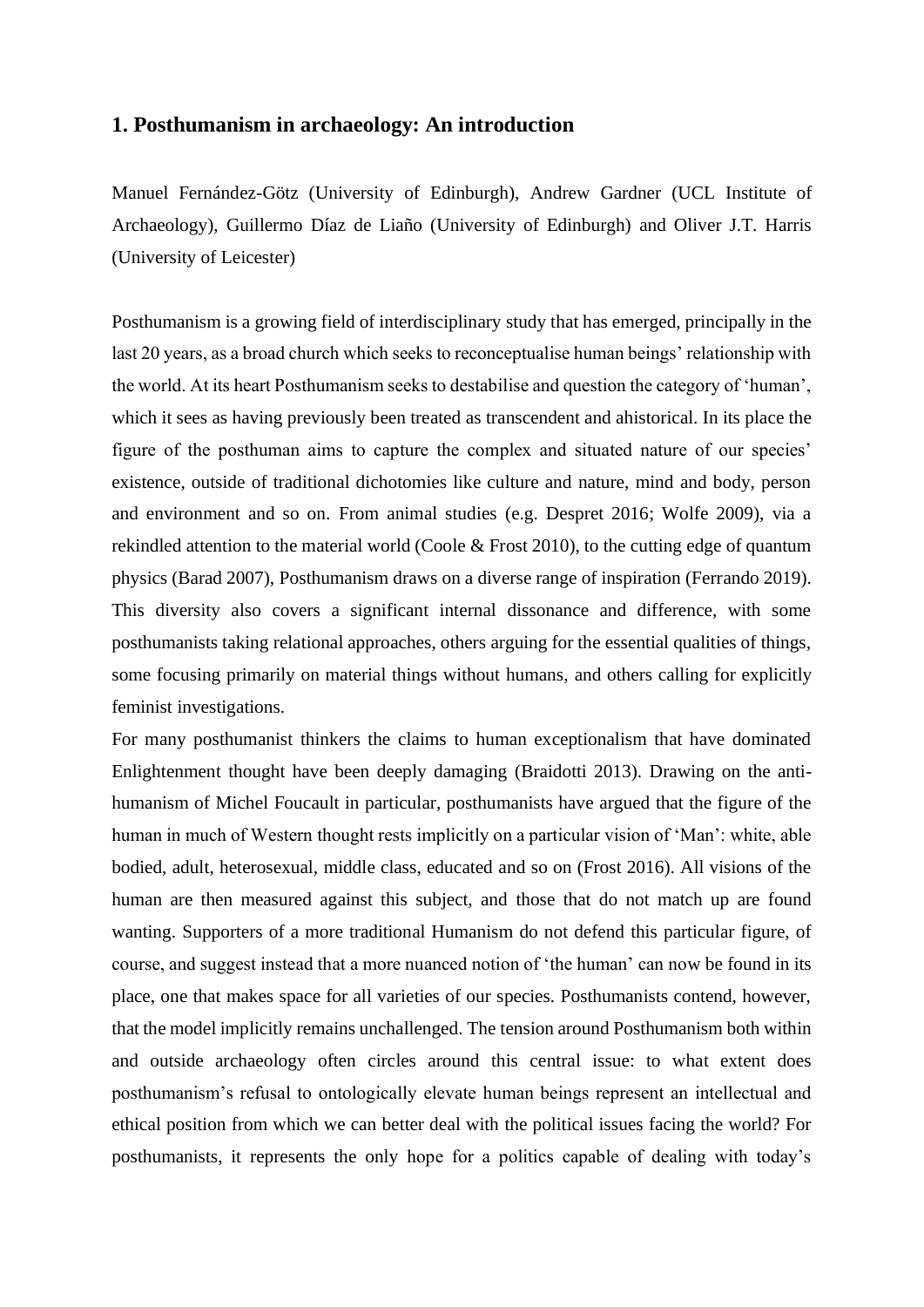challenges (e.g. Carter & Harris 2020). For posthumanists' critics, it represents a dangerous abandonment of the human, and with it the possibility for safeguarding allied political concepts, like universal human rights.

Within archaeology the reception of Posthumanism has been mixed. The criticisms of modernity found in the work of Bruno Latour (e.g. 1993) have inspired symmetrical archaeology to offer one version of Posthumanism (Olsen *et al.* 2012; Olsen & Witmore 2015; Witmore 2007; this volume). Others have come from those influenced by New Materialism (e.g. Fowler & Harris 2015), which emphasises the active nature of matter, and often draws its inspiration from the assemblage theories of Jane Bennett (2010) and Manuel DeLanda (2002), themselves indebted to Gilles Deleuze and Félix Guattari (2004). Karen Barad's (2003) agential realism has also been critical to work undertaken to rethink the ontological implications of archaeology, and has been provocatively combined with the work of anthropologists like Eduardo Viveiros de Castro (e.g. Marshall & Alberti 2014). This has raised the potential for a posthuman archaeology to offer a radical vision of the different world*s* of the past, rather than simply the complex understandings past people had of a singular, and shared, world. Most recently new emphasis has been placed on approaches drawing from Object-Oriented Ontology (e.g. Edgeworth 2016) and the feminist posthumanism of Rosi Braidotti (e.g. Crellin 2020). These positions take very different positions on the world and are linked more by what they reject (the dualisms of Humanism), than what they share.

Posthumanist approaches have not only been critical, but also generative, developing multiple proposals on how archaeology can rethink (and dissolve) these dichotomies to conceptualise a world inhabited by a meshwork of humans and non-humans. As Alberti (2016) points out, many of these approaches have decided to use diverse Western philosophers to rethink reality, particularly those following Actor-Network Theory (Latour 2005), Object-Oriented-Ontology (Harman 2018) or New Materialism (Deleuze & Guattari 2004). Others, such as the New Animisms, the related Ontological turn or approaches in-between (see Cipolla 2018; Wilkinson 2017), have tried to find inspiration within non-Western thinkers (cf. also Marshall, this volume, with the Maori theory of whakapapa). The question of the degree of compatibility, overlap and intellectual genealogy between these multiple elements of Posthumanism, and particularly between Indigenous concepts and Western philosophically-derived approaches remains very much alive (e.g. Alberti 2016; Cipolla 2019; Crellin *et al*. 2021; Todd 2016; Wilkinson 2017).

As with any theoretical innovation in archaeology, alongside adoption and experimentation (e.g. Haughton & Kay 2019; Selsvold & Webb 2020) has come critique and resistance. Despite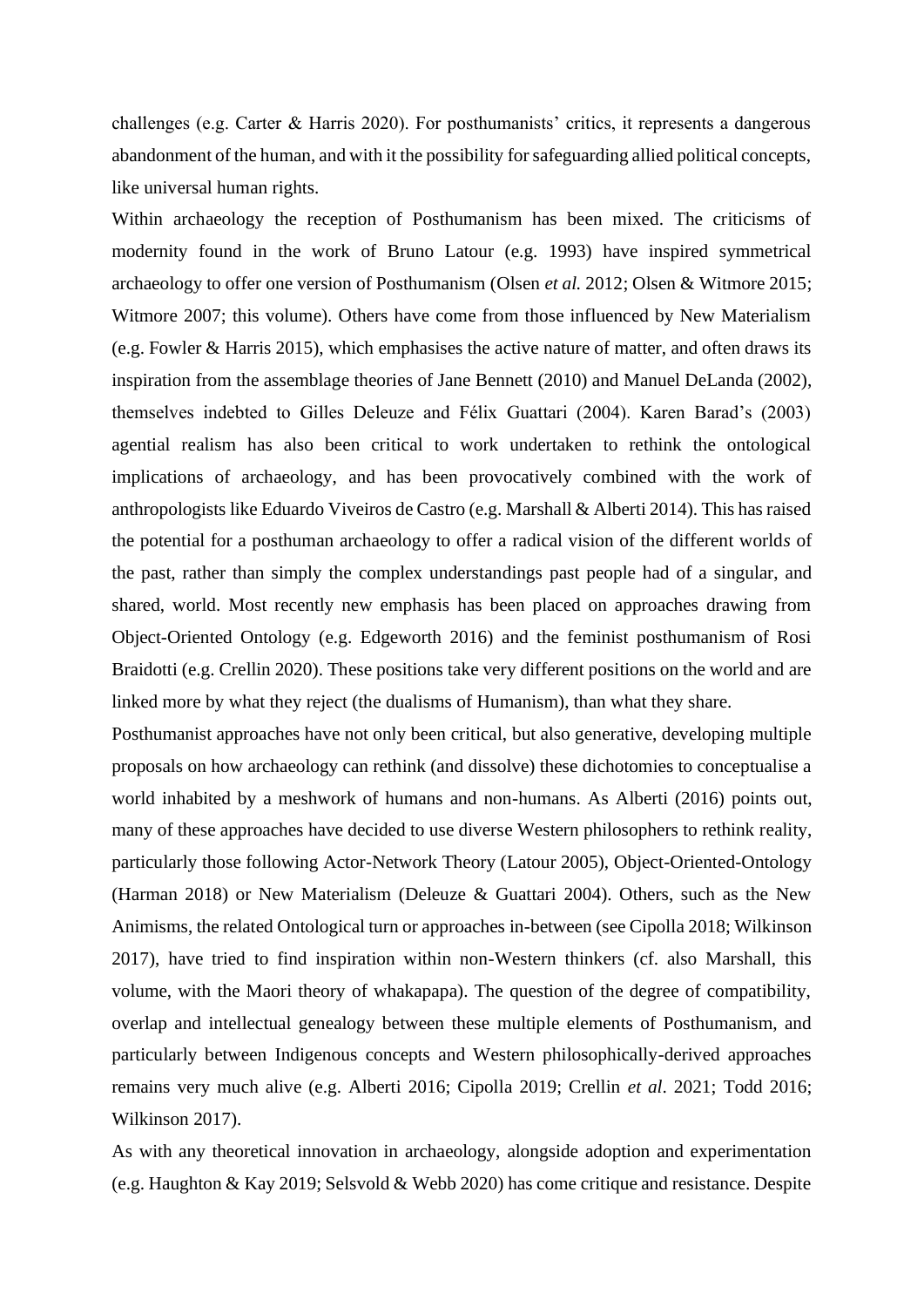the variety of posthumanist positions available (see Crellin & Harris, this volume), these criticisms have been notably focused on three issues: the attribution of agency to non-human entities, the claim that posthumanist approaches are contributing to dehumanising archaeological practice and interpretation, and that they are promoting an excessively critical but insufficiently analytical perspective.

In relation to the first point, the posthumanist critique of the privileging of human agency, and the potential consequent attribution of agency to every actant which might be said to have an effect upon the world, has been understood as turning agency into a vacuous concept (Gardner 2011; Lindstrom 2015; Ribeiro 2016, 2019; see also Díaz de Liaño & Fernández-Götz, this volume; Gardner, this volume; Ribeiro, this volume; for an alternative take, see Crellin & Harris, this volume). The ethical implications of 'object agency' also represents a matter of concern for many archaeologists (e.g. Fernández-Götz *et al.* 2020; Van Dyke, this volume), where the implications of unsettling the importance of intentionality and responsibility in legal and moral attributions of agency are profound. Whether this is either the intention or consequence of Posthumanism, is of course a matter for debate.

Regarding the dehumanisation of archaeology, denying the status of humans as ontologically privileged entities has raised numerous alarms (Lucas 2012). The calls for being nonanthropocentric or object-oriented disturbs many scholars who strongly argue that the ultimate aim of archaeology is the study of humans (e.g. Díaz de Liaño & Fernández-Götz, this volume; McGuire, this volume; Van Dyke, this volume), or that it is impossible to be anything other than anthropocentric in our comprehension of the world. Some posthumanist approaches have discussed these issues. Thus, several new materialist authors have stated that they do not wish to ignore the importance of humans, but rather that they seek to acknowledge them in connection to other beings in the world. The point of disagreement is this: is our ontological attention a zero-sum game, where the elevation of one set of entities immediately means the downplaying of others, or is it possible to recognise that we need to treat all entities as *ontologically* equal without damaging those previously elevated? The answer for posthumanists is unambiguously the latter, while humanists defend that acknowledging the constitutive role of things and non-human entities on people and society does not justify denying the ontological centrality of humans.

Perhaps the most profound critique has emerged from Severin Fowles (2016), who has argued that the archaeological interest in objects has arisen precisely at the moment when, through postcolonialism, some of the traditional subjects of archaeological research, human beings in colonial contexts, have achieved sufficient political capital to speak back. Such criticism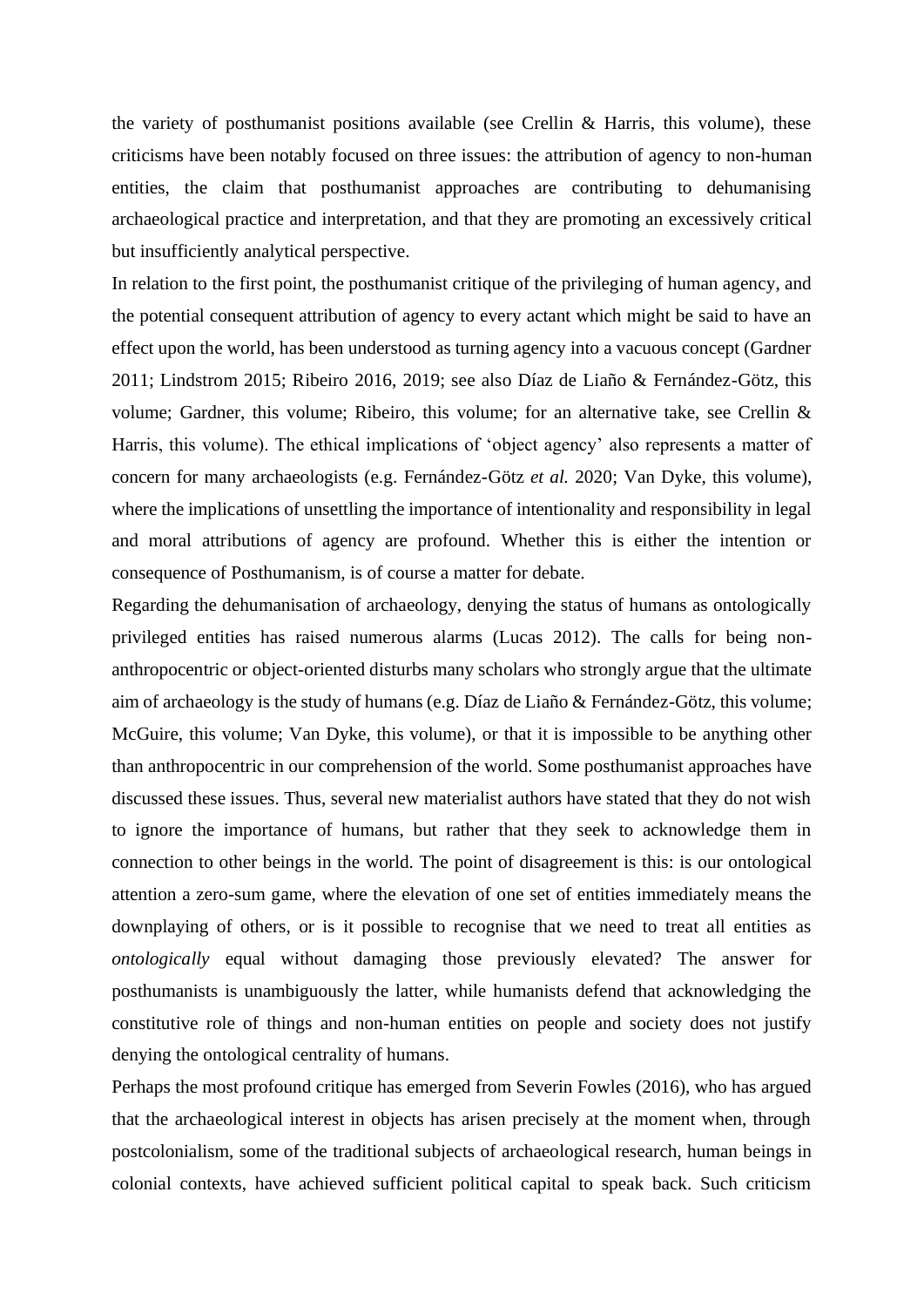focuses primarily on the language employed by certain symmetrical archaeologists, with their desire to 'liberate' the 'subaltern' things from the tyranny of humanity (e.g. Olsen 2003). Whether this critique applies to other posthumanist approaches working with, for example, new materialist or feminist tools, remains another bone of contention.

Finally, the analytical capacity of Posthumanism has been denounced for paying excessive attention to connectivity while simultaneously neglecting or underestimating other phenomena such as growth, labour and production (Ingold 2014). At the same time, the focus on things has been perceived by some scholars as a fetishism, or a return to some sort of 'antiquarianism' (Barrett 2016). According to some critics, non-humans, particularly inanimate things, have become an exotic issue. They are often idealised, producing a sense of awe in the researcher, while their role in the development and maintenance of social inequalities receives far less attention (Hodder 2014).

This special thematic issue of the *Cambridge Archaeological Journal* aims to serve as both an introduction to, and a critical analysis of, Posthumanism in archaeology. It reflects, continues and expands on a session that took place at the TAG conference 2018 in Chester, entitled "Flat ontologies or a Disney approach? Debating non-human agency" and organised by Manuel Fernández-Götz, Andrew Gardner and Guillermo Díaz de Liaño. In addition, it incorporates discussions on "The politics of things, agencies and ontologies" from a session at TAG 2019 in London, organised by Oliver Harris and Andrew Gardner.

The papers collected in this special issue include views that are pro- and anti- Posthumanism, and various shades of grey in between. Following this introduction, Robert Preucel examines what he terms 'the predicament of ontology', and critically explores how the new intellectual tools developed in archaeology are being deployed with regard to a specific series of predicaments: modernity, alterity and ethics. This is followed by a chapter by Rachel Crellin and Oliver Harris who argue that many of the critiques of Posthumanism have emerged from the conflation of different approaches, and from a series of generalisations. In particular they suggest that claims that Posthumanism accords agency to objects is a misreading of part of the literature, and indeed that agency as a concept may be past its sell by date. Developing a feminist posthumanist position, they advocate for deeper discussion of affect and difference to reconsider the place of the human in the light of Posthumanism.

Christopher Witmore elaborates on an object-oriented archaeology, focusing on the exploration of the very notion of 'things'. His approach is guided by symmetry, but goes beyond, exploring the irreducibility of things to their components or effects, and the notion of strangeness as a quality that things out of place display to attract archaeological attention. In Witmore's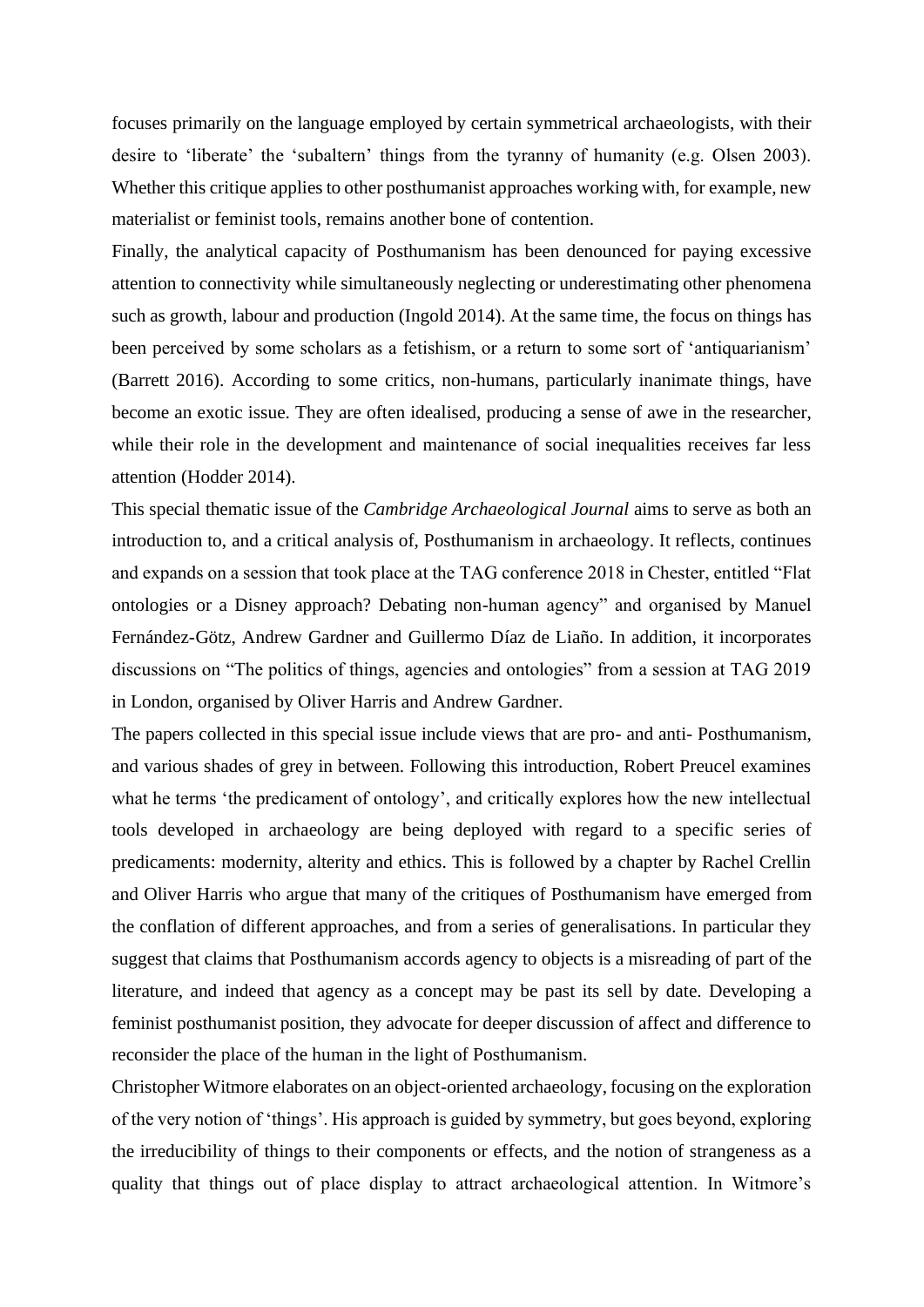approach, things are not to be conceptualised as remains of the past, but as actual, contemporary entities that produce the past. In a clear contrast to this, Ruth Van Dyke argues that certain elements of posthumanist approaches, specifically symmetrical archaeology, flat ontology and non-anthropocentric approaches compromise our ability for ethical critique. She asserts that archaeologists should reject the term posthumanist, even if elements of the turn to New Materialism are useful. She also warns against the unacknowledged appropriation of indigenous concepts.

Van Dyke's chapter is followed by Randall McGuire's staunch defence of relational Marxism, and a critique aimed primarily at symmetrical archaeology, which he argues has misrepresented Marxism. Emphasising the plurality of Marxist approaches, McGuire argues that such perspectives are far better suited to understanding the relational nature of the past and the politics of the present. From an equally humanist position, Andrew Gardner seeks to put Posthumanism into the context of broader trends in the building of archaeological theory, and argues that there are still many insights to be gleaned from practice-based approaches that have been unfairly dismissed within some of the posthumanist literature.

The two papers that follow this engage in the connections between Posthumanism and Indigenous worlds. First, Craig Cipolla argues that many of the critiques of Posthumanism are really aimed at symmetrical archaeology. By clearly delineating what is meant by contested terms like 'flat ontology' and broadening beyond symmetrical archaeology, Cipolla emphasises the potential of collaborative Indigenous archaeology. Second, working with the Maori concept of whakapapa, Yvonne Marshall makes an argument in her paper for treating indigenous concepts as a form of theory. Far from being limited to a kind of analogy for understanding past contexts, or even as a tool for rethinking archaeological objects, recognising whakapapa as a form of theory allows Marshall to connect it to a host of contemporary issues, including the application of genetic research in archaeology. Following this, Christina Fredengren examines how posthumanist feminism can help us rethink approaches to bodies and gender. Fredengren argues that the critical role of feminism in developing many elements of posthumanist thought has been underplayed. Drawing on Barad in particular, she examines how we can reconceptualise our approaches through understanding archaeological work as emergent via particular apparatuses that produce specific phenomena. This allows Fredengren to reconfigure bodies as 'transcorporeal assemblages'.

Artur Ribeiro offers a more philosophical, rather than ethical critique of Posthumanism. He argues that archaeologists should draw on a wider range of thinkers than those advocated for by posthumanists. In turn, drawing on John Searle's 'Chinese Room' thought experiment,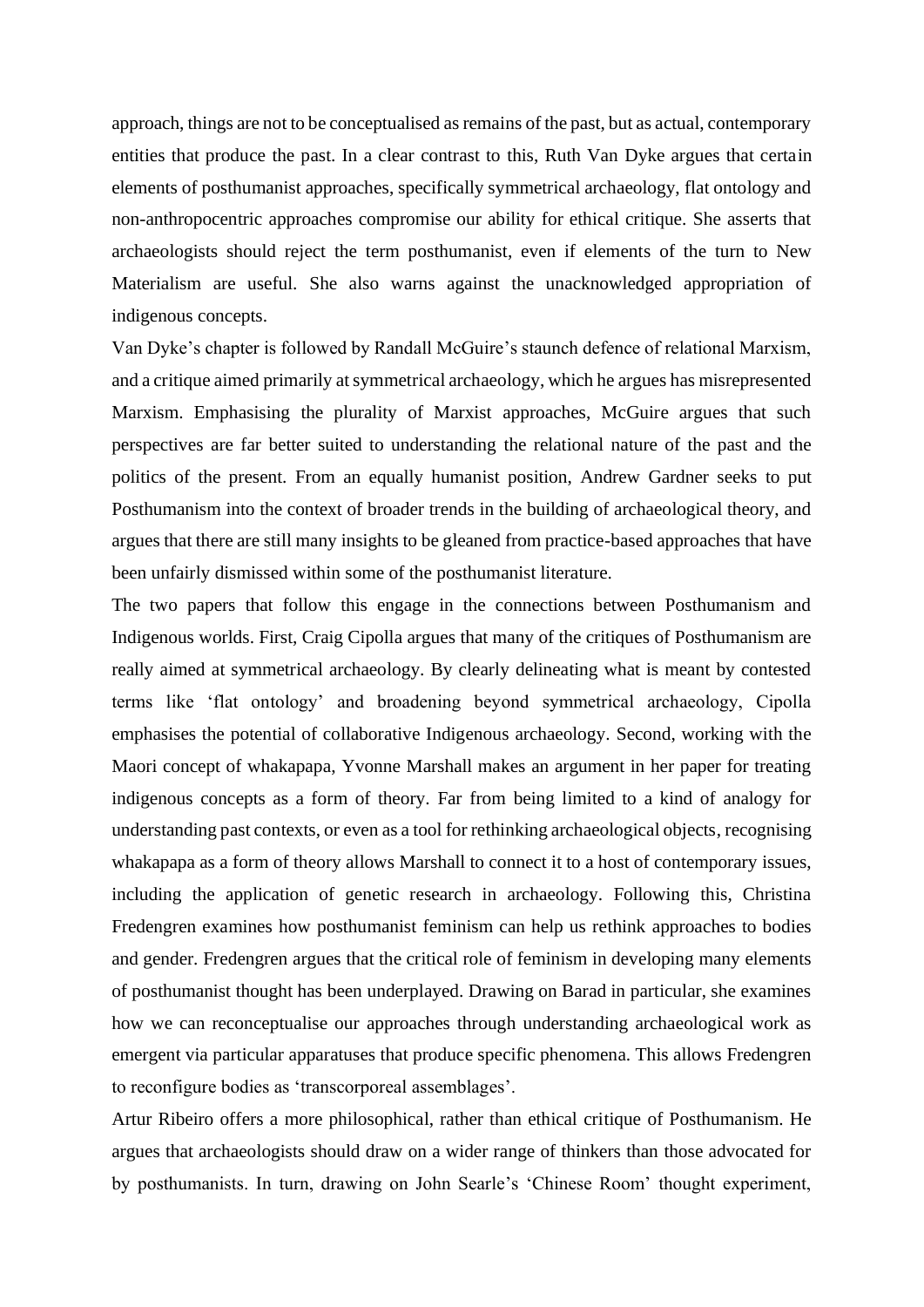Ribeiro argues that agency is a more useful concept when retained exclusively for human beings. Finally, Guillermo Díaz de Liaño and Manuel Fernández-Götz discuss some of the challenges posed by the posthumanist rejection of Humanism. This includes the exploration of alternative ontologies as well as issues related to object-agency and the notion of 'things-inthemselves'. Overall, they aim to return to the human as the central subject of archaeology within the framework of a 'New Humanism', although they recognise the importance of many elements of what Posthumanism has to offer.

Our aim by editing this special thematic issue is not, ultimately, to impose one perspective over the other, but rather to stimulate reflection and debate. One thing that we believe all of the authors contributing to this section agree on is that archaeological theory develops through collaboration and debate, rather than isolation, and we hope that this debate can be realised at future events, such as the TAG meetings in the UK and around the world. We leave it not only for the reader to decide, but to join the discussion. Let us learn from one another – even if, or particularly when, learning means disagreeing!

## **Acknowledgements**

This introductory paper has been produced with the support of two Philip Leverhulme Prizes and a fellowship from La Caixa foundation. We are grateful to John Robb and two anonymous reviewers for suggestions towards improving this paper, and the special issue as a whole.

## **References**

Alberti, B., 2016. Archaeologies of Ontology. *Annual Review of Anthropology* 45, 163-179. Barad, K., 2007. *Meeting the Universe Halfway: Quatum Physics and the Entanglement of Matter and Meaning*. Durham: Duke University Press.

Barrett, J.C., 2016. The new antiquarianism? *Antiquity* 90(354), 1681-1686.

Bennett, J., 2010. *Vibrant Matter: A Political Ecology of Things*. London: Duke University Press.

Carter, B. & O.J.T. Harris, 2020. The end of Normal Politics: assemblages, nonhumans and international relations, in *Non-Human Nature in World Politics*, eds J. Castro Pereira & A. Saramago. New York: Springer, 13-31.

Cipolla, C.N, 2018. Earth flows and lively stone. What differences does 'vibrant' matter make? *Archaeological Dialogues* 25(1), 49-70.

Cipolla, C.N., 2019. Taming the ontological wolves: learning from Iroquoian effigy objects. *American Anthropologist*, 12(3), 613-627.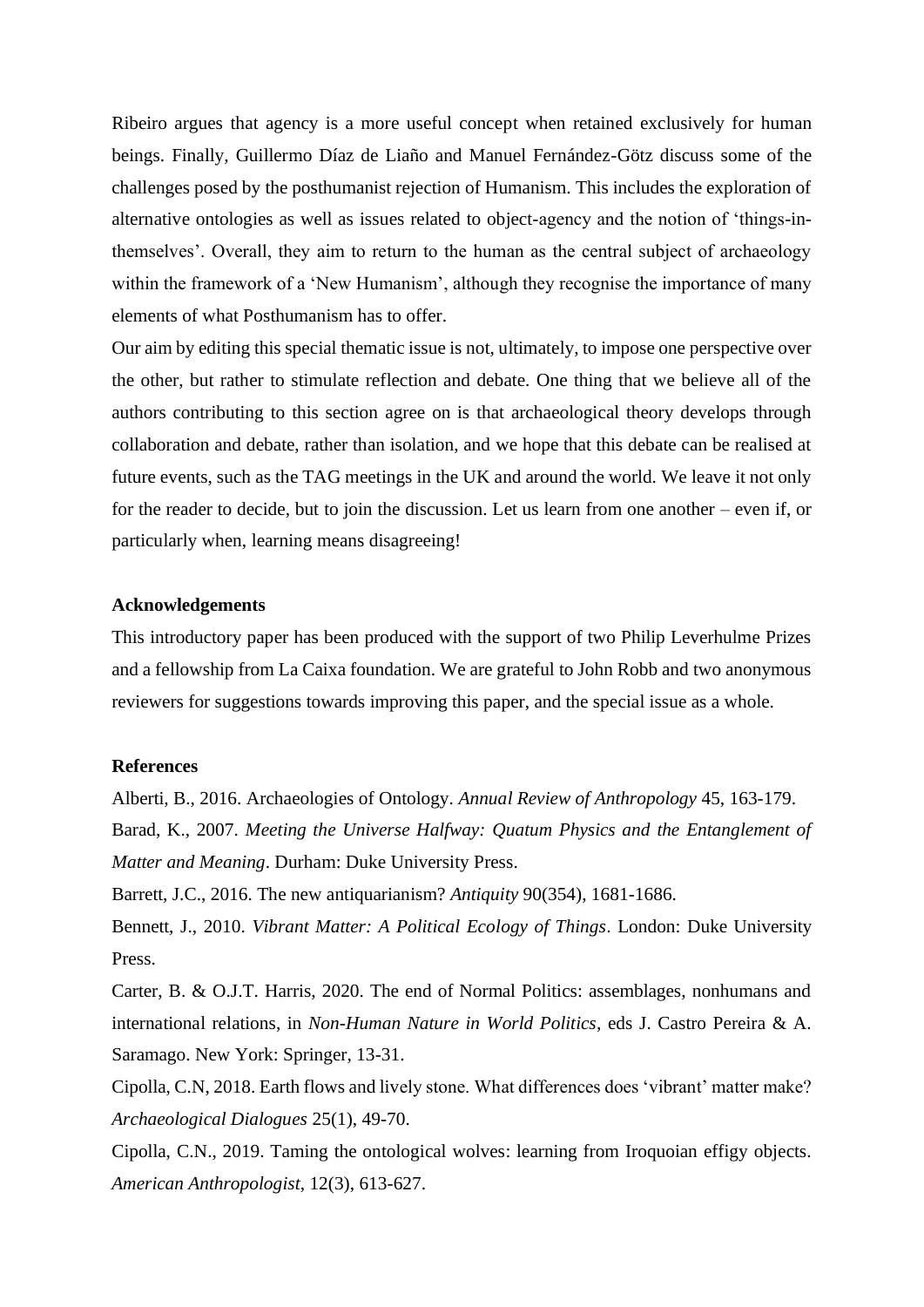Coole, D. and S. Frost, (eds) 2010. *New Materialisms: Ontology, Agency, Politics*. Durham: Duke University Press.

Crellin, R.J. 2020. *Change and Archaeology*. London: Routledge.

Crellin, R.J., C.N. Cipolla, L.M.M. Montgomery, O.J.T. Harris & S.V. Moore, 2021. *Archaeological Theory in Dialogue: Situating Relationality, Ontology, Posthumanism and Indigenous Paradigms.* London: Routledge.

DeLanda, M., 2002. *Intensive Science and Virtual Philosophy*. London: Continuum.

Deleuze, G. & F. Guattari, 2004. *A Thousand Plateaus: Capitalism and Schizophrenia*, London: Continuum.

Despret, V. 2016. *What Would Animals Say if We Asked the Right Questions*? Minneapolis: University of Minnesota Press.

Edgeworth, M., 2016. Grounded objects: Archaeology and speculative realism. *Archaeological Dialogues* 23(1), 93-113.

Fernández-Götz, M., D. Maschek & N. Roymans, 2020. The dark side of the empire: Roman expansionism between object agency and predatory regime. *Antiquity* 94.

Ferrando, F., 2019. *Philosophical Posthumanism*. London: Bloomsbury.

Fowler, C. & O.J.T. Harris, 2015. Enduring relations: Exploring a paradox of new materialism. *Journal of Material Culture* 20, 127–48.

Fowles, S., 2016. The perfect subject (postcolonial object studies). *Journal of Material Culture* 21, 9-27.

Frost, S., 2016. *Biocultural Creatures: Towards a New Theory of the Human*. Durham: Duke University Press.

Gardner, A., 2011. Action and structure in interpretive archaeologies, in *Evolutionary and Interpretive Archaeologies: A Dialogue*, eds A. Gardner & E.E. Cochrane. Walnut Creek: Left Coast Press, 63-82.

Harman, G., 2018. *Object-Oriented Ontology. A New Theory of Everything*. St. Ives: Pelican Books.

Haughton, M. & D.K. Kay (eds), 2019. *Beyond the Human: Applying Posthumanist Thinking to Archaeology*. Archaeological Review from Cambridge 34(2), thematic issue.

Hodder, I., 2012. *Entangled: An Archaeology of the Relationships between Humans and Things*. Oxford: Wiley-Blackwell.

Hodder, I., 2014. The asymmetries of symmetrical archaeology. *Journal of Contemporary Archaeology* 1(2), 228-230.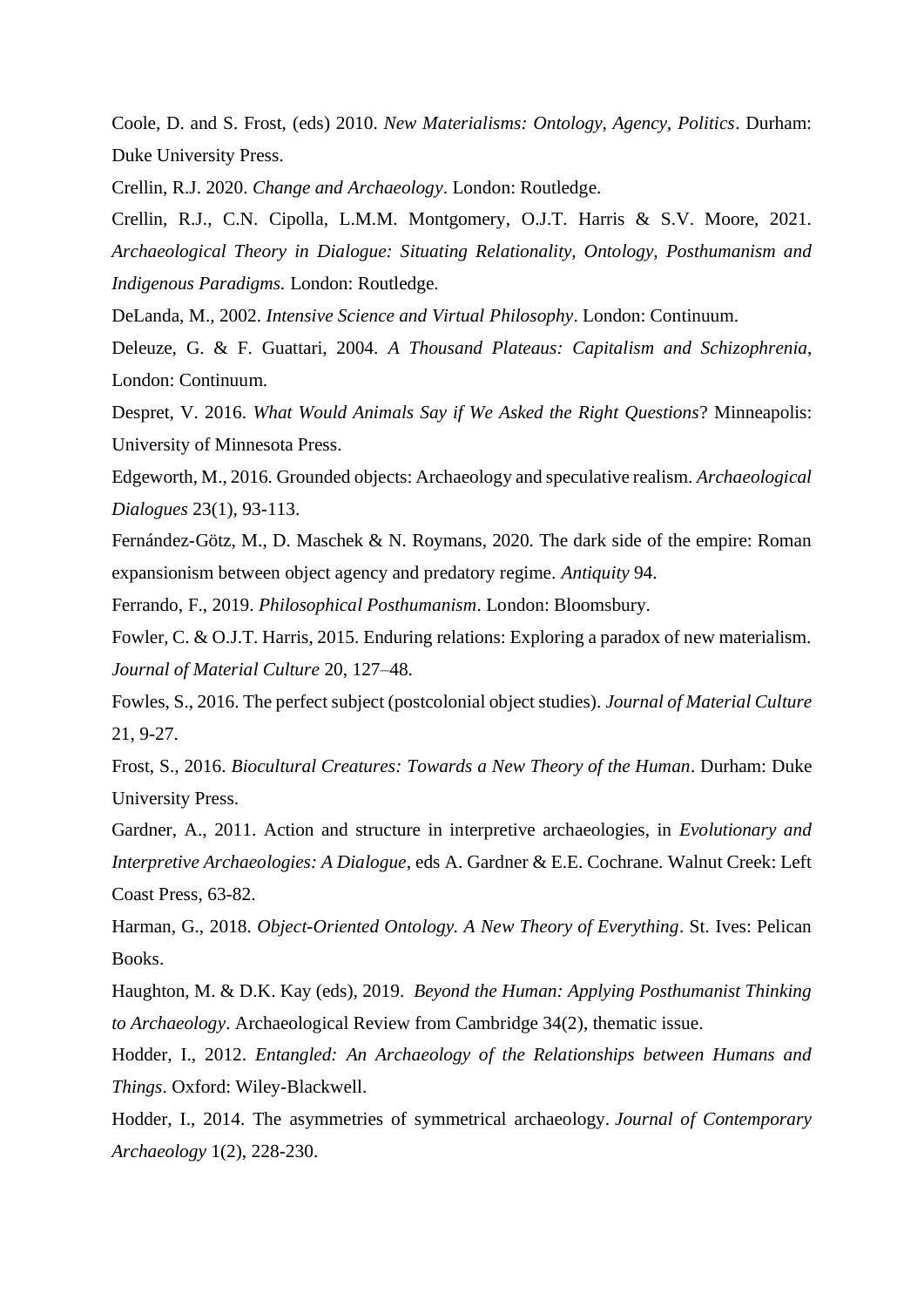Ingold, T., 2014. Is there life amidst the ruins? (reply to Witmore). *Journal of Contemporary Archaeology* 1(2), 231-235

Latour, B., 1993. *We Have Never Been Modern*. Cambridge: Harvard University Press.

Latour, B., 2005. *Reassembling the Social: An Introduction to Actor-Network-Theory*. Oxford/New York: Oxford University Press.

Lindstrøm, T.C., 2015. Agency 'in itself'. A discussion of inanimate, animal and human agency. *Archaeological Dialogues* 22(2), 207-238.

Lucas, G., 2012. *Understanding the Archaeological Record*. Cambridge: Cambridge University Press.

Marshall, Y. and B. Alberti, 2014. A matter of difference: Karen Barad, ontology and archaeological bodies. *Cambridge Archaeological Journal* 24(1), 19-36.

Olsen, B., 2003. Material culture after text: remembering things. *Norwegian Archaeological Review* 36(2), 87-104.

Olsen, B. & C. Witmore, 2015. Archaeology, symmetry and the ontology of things: A response to the critics. *Archaeological Dialogues* 22(2), 187-197.

Olsen, B., M. Shanks, T. Webmoor, & C. Witmore, 2012. *Archaeology: The Discipline of Things*. Berkeley: University of California Press.

Ribeiro, A., 2016. Against object agency. A counterreaction to Sørensen's 'Hammers and nails'. *Archaeological Dialogues* 23(2), 229-235.

Ribeiro, A., 2019. Against object agency 2. Continuing the discussion with Sørensen. *Archaeological Dialogues* 26(1), 39-44.

Selsvold, I. & L. Webb (eds), 2020. *Beyond the Romans: Posthuman Perspectives in Roman Archaeology*. Oxford: Oxbow.

Todd, Z., 2016. An indigenous feminist's take on the ontological turn: 'Ontology' is just another word for colonialism. *Journal of Historical Sociology* 29, 4-22.

Wilkinson, D., 2017. Is there such a thing as animism? *Journal of the American Academy of Religion* 85(2), 289-311.

Witmore, C., 2007. Symmetrical archaeology. Excerpts of a manifesto. *World Archaeology* 39(4), 546-562.

Witmore, C., 2014. Archaeology and the new materialisms. *Journal of Contemporary Archaeology* 1(2), 203-246.

Wolfe, C. 2009. *What is Posthumanism?* Minneapolis: University of Minnesota Press.

## **Author biographies**